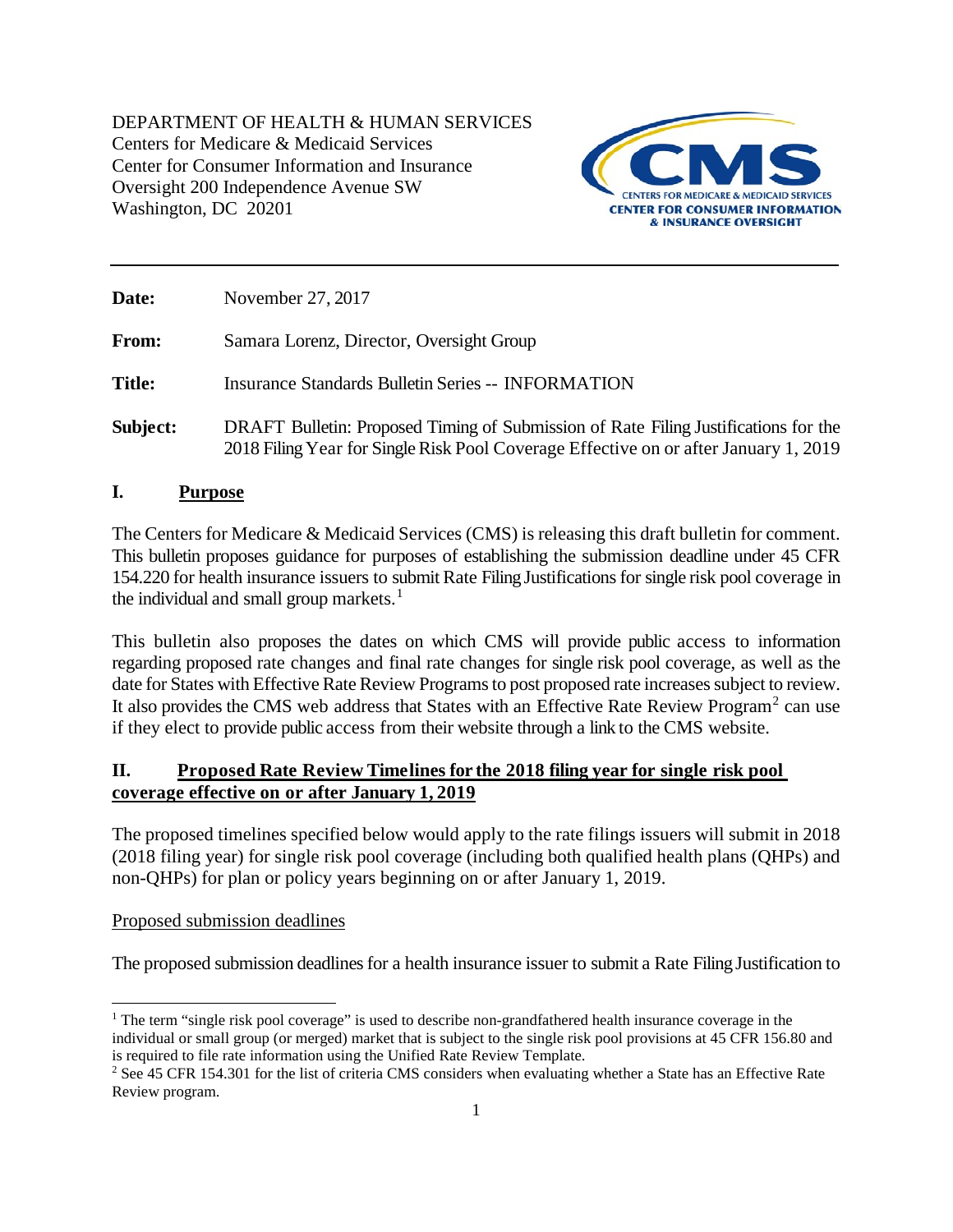CMS and the applicable State for single risk pool coverage are listed below.[3](#page-1-0) Pursuant to 45 CFR 154.215, in addition to rate increases, these deadlines also apply to single risk pool coverage that experiences no rate changes, rate decreases, and rates for new single risk pool coverage.

• Issuers in a State **without an Effective Rate Review Program** would be required to submit proposed rate filings for all single risk pool coverage, regardless of whether or not the filing contains a QHP, to CMS for review by June 1, 2018.

• Issuers in a State **with an Effective Rate Review Program** would be required to submit proposed rate filings for all single risk pool coverage, regardless of whether or not the filing contains a QHP, to both CMS and the State by a date set by the State, as long as the date is not later than July 25, 2018. [4](#page-1-1)

As outlined in Table 1 of the Proposed Key Dates for Calendar Year 2018, [5](#page-1-2) issuers submitting QHP applications to participate in Exchanges served by the HealthCare.gov platform would be required to submit their QHP Rates Table Templates by July 25, 2018. The QHP Rates Table Template is required in order to comply with certification deadlines included in the Draft 2019 Letter to Issuers.<sup>[6](#page-1-3)</sup> We note that there will be opportunities during the QHP certification process for the issuer to update, correct or change the QHP Rates Table Template (as may be necessary).

## Proposed Rate Filings – Posting by CMS

 $\overline{a}$ 

CMS will post all applicable parts of the Rate Filing Justification for all single risk pool coverage (including both QHPs and non-QHPs), regardless of whether the product includes a plan with a rate increase that is subject to review under 45 CFR 154.210.<sup>[7](#page-1-4)</sup> CMS will conduct a data refresh prior to posting, in order to capture the most recent rate filing information, and then will post proposed rate information for all issuers at one time. The data will not be refreshed again until the final rate posting timeframe.

• Issuers would be required to complete all changes to proposed rate filings in the Health Insurance Oversight System Unified Rate Review (HIOS URR) module by 3:00 p.m. EDT on July 25, 2018.

<span id="page-1-0"></span><sup>3</sup> 45 CFR 154.220(b) requires issuers to submit rate information for single risk pool coverage by the earlier of: (a) the State's deadline or (b) the date specified by HHS in guidance.

<span id="page-1-1"></span><sup>4</sup> CMS proposed eliminating the uniform submission requirement in the Patient Protection and Affordable Care Act; HHS Notice of Benefit and Payment Parameters for 2019; Proposed Rule, 82 FR 51052 at 51080 (November 2, 2017) (2019 Payment Notice Proposed Rule). If finalized as proposed, States with an Effective Rate Review Program would be permitted to establish different submission deadlines for non-QHP only rate filings as long as that deadline is no later than July 25, 2018.

<span id="page-1-2"></span><sup>&</sup>lt;sup>5</sup> The November 27, 2017 Proposed Key Dates for Calendar Year 2018: QHP Certification in the Federallyfacilitated Exchanges; Rate Review and Risk Adjustment is available at:

https://www.cms.gov/CCIIO/Resources/Regulations-and-Guidance/index.html# Affordable Care Act <sup>6</sup> The Draft 2019 Letter to Issuers in the Federally-facilitated Exchanges is available at:

<span id="page-1-3"></span>https://www.cms.gov/CCIIO/Resources/Regulations-and-Guidance/index.html#Health Insurance Marketplaces <sup>7</sup> CMS will not post information that is a trade secret or confidential commercial or financial information as defined

<span id="page-1-4"></span>in HHS' Freedom of Information Act regulations at 45 CFR 5.31(d).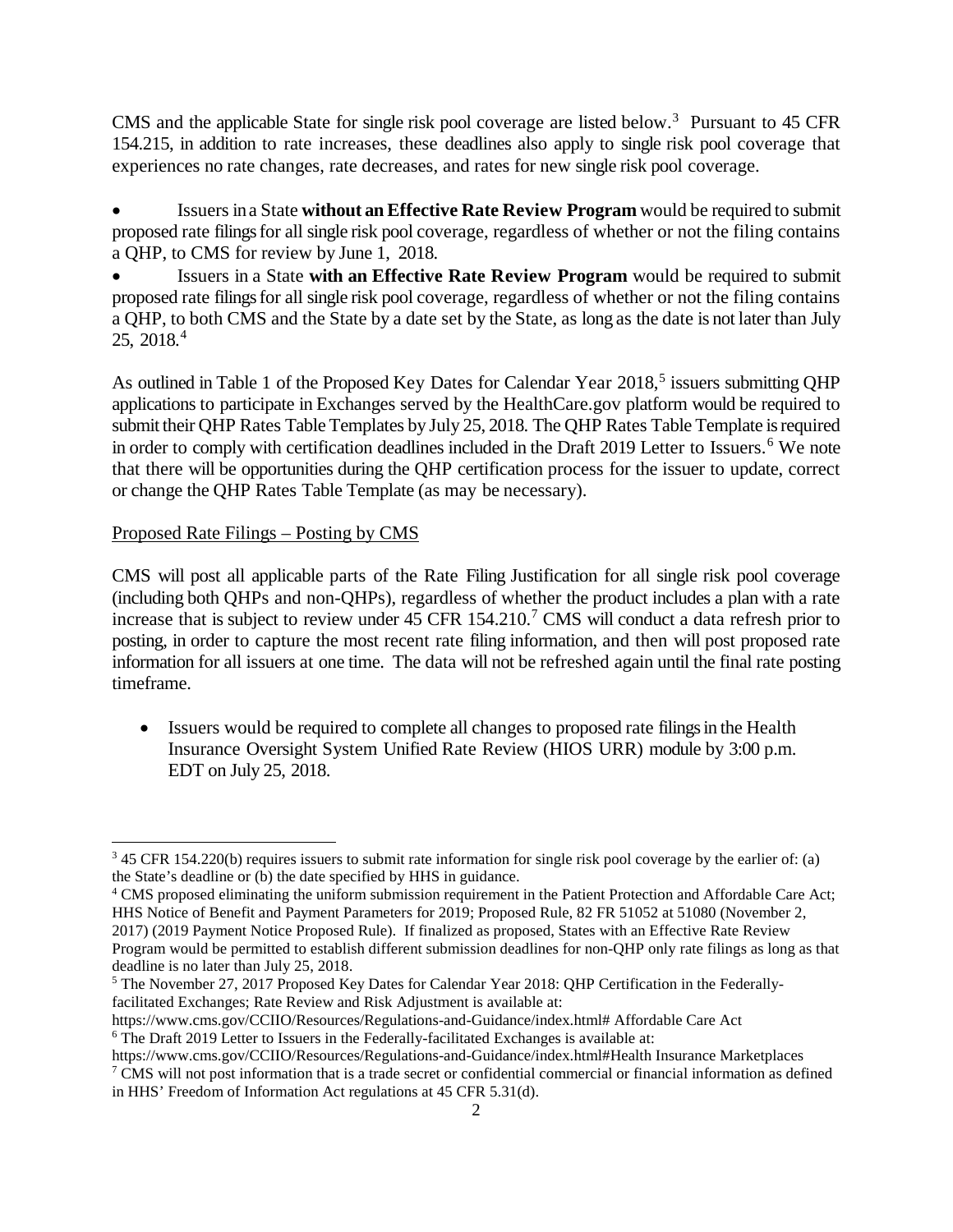• CMS intends to post information on proposed rate filings for consumers to review on https://ratereview.healthcare.gov on August 1, 201[8](#page-2-0).<sup>8</sup>

### Final Rate Filings – Posting by CMS

For all single risk pool coverage (including both QHP and non-QHPs), CMS will post all applicable parts of the Rate Filing Justification for all final rate filings, regardless of whether the product includes a plan with a rate increase that is subject to review under 45 CFR 154.210. CMS will conduct a data refresh prior to posting, in order to capture the most recent rate filing information, and then will post final rate filing information for all issuers at one time.

• Issuers would be required to finalize all rate filings that contain QHPs in the URR module of HIOS by 3:00 p.m. EDT by August 22, 2018.

• Issuers would be required to finalize all rate filings that only contain non-QHPs in the URR module of HIOS by 3:00 p.m. EDT by October 15, 2018.

• CMS intends to post final rate information for single risk pool coverage (including both QHPs and non-QHPs) on November 1, 2018.

### **CMSWeb Address:**

States with an Effective Rate Review Program that elect to provide public access via a link to the rate information made available on the CMS website should use: [https://ratereview.healthcare.gov.](https://ratereview.healthcare.gov/)

#### **Notification to CMS:**

#### Earlier Deadlines

 $\overline{a}$ 

Pursuant to 45 CFR 154.301(b)(2), if a State intends to release information about proposed rate increases subject to review or final rate increases (including those not subject to review) earlier than the date on which CMS will be posting information publically, the State would be required to notify CMS in writing at least 5 business days prior to making the information public.<sup>[9](#page-2-1)</sup> The State should notify CMS by sending an email to [RateReview@cms.hhs.gov.](mailto:RateReview@cms.hhs.gov) The email must indicate the date that the State intends to make the information public.

<span id="page-2-0"></span><sup>&</sup>lt;sup>8</sup> In the 2019 Payment Notice Proposed Rule, we propose eliminating the uniform posting requirement. If finalized as proposed, States with an Effective Rate Review Program would be permitted to post proposed rate increases subject to review on a rolling basis. See 82 FR at 51080. Consistent with 45 CFR 154.301(b)(1)(i), States with an Effective Rate Review Program would need to complete posting of proposed rate increases subject to review by August 1, 2018.

<span id="page-2-1"></span><sup>9</sup> In the 2019 Payment Notice Proposed Rule, we propose to reduce the advance notice requirement from 30 days to 5 business days. See 82 FR at 51080.